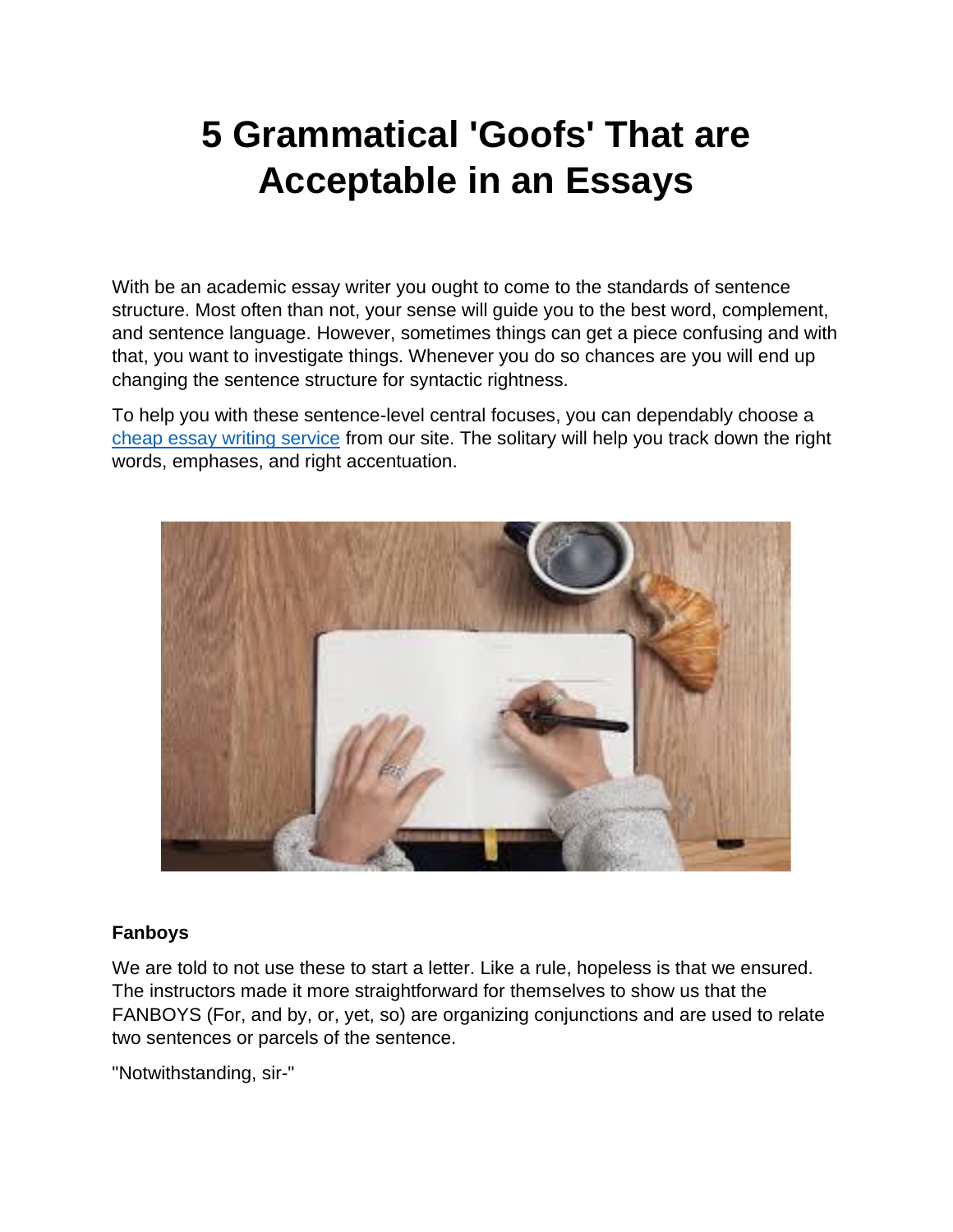"Considering everything, you are doing what I forewarned against Tim? You don't start a sentence with the fanboys. "

"Before long, you just-"

"ENOUGH!'

## **Dangling Modifiers**

As shown by [best essay writing service](https://theessaywritingservice.com/) modifiers should ceaselessly be discarded and changed.

A modifier is a word or arrangement that depicts a subject. A dangling modifier is a word or a social affair of words that don't have a subject to change or that changes some inadmissible subject or article.

## **For instance:**

"Walking uncovered feet, the landing region road pricked consumed my feet."

"Running conceded, the meeting should be canceled. "

"Enlightening the sky, I took a gander at the fireworks, astounded."

Reliably, most of the dangling modifiers are changed (which is alright), as they make for a dangerous sentence. The remedy interfaces the modifier to the right word.

"Illuminating the sky, the fireworks had my total obsession.

"Walking uncovered feet on the landing region road, I consumed my feet.

However, many times the remedy is vain. The extra thing shackles the sentence and takes out the speed from it. A dangling modifier is a bumble that should be avoided when it presents itself as one, regardless, it is OK - opposed the shortcoming in the sentence.

Modifiers work outstandingly with participles that have been transformed into social words: Considering, Regarding, Given, and so forth

"Given the financial circumstance, these numbers don't radiate an impression of being OK."

Like, As, Such as

Some [essay writing](https://theessaywritingservice.com/) services don't welcome the use of 'like' when, 'for instance's, ought to be used while checking out at somethings or conveying decisions. While its an issue of formality. 'Like' is gives the sentence an informal energy, while 'like's gives it a more formal one.